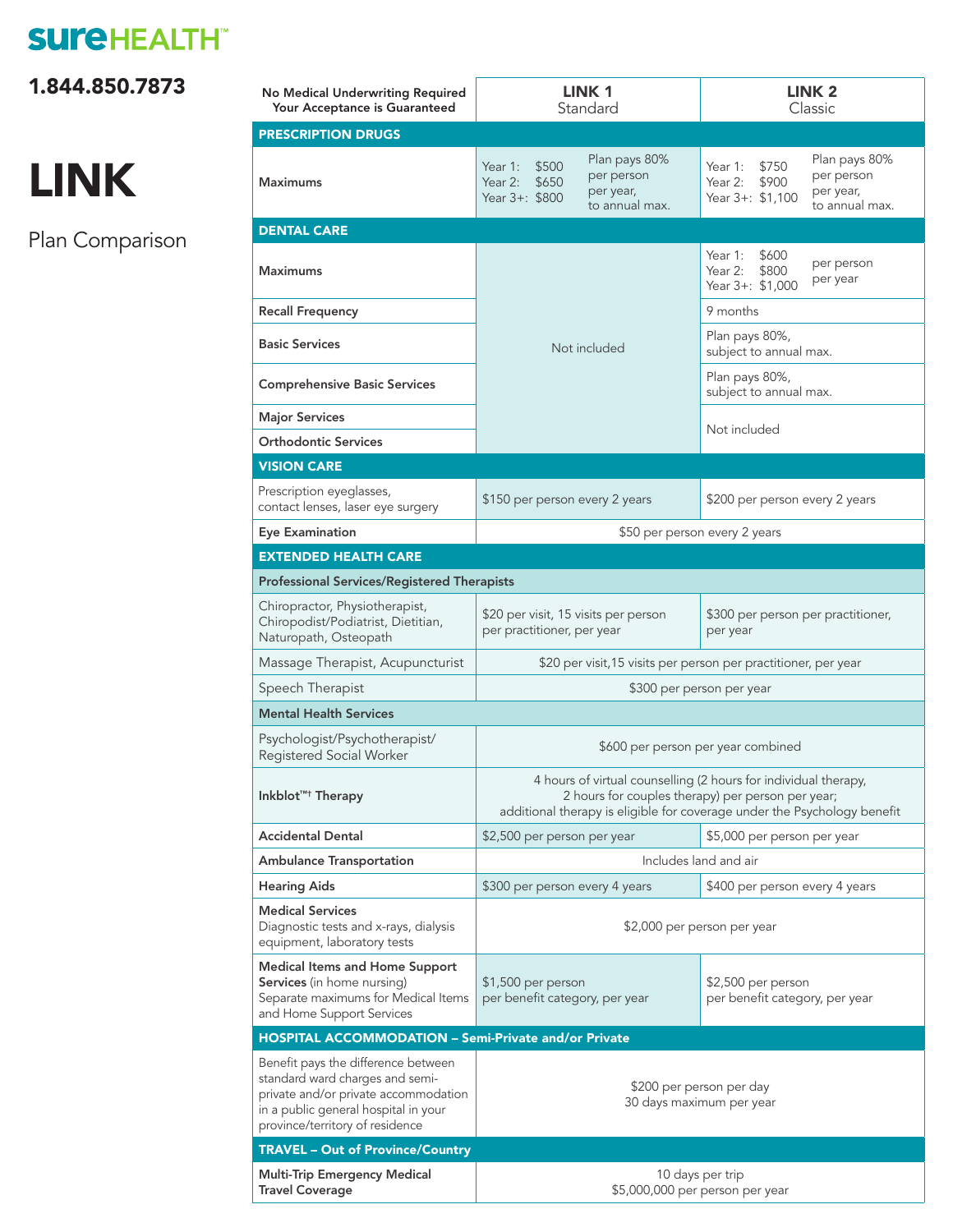# **SUI'EHEALTH®**

1.844.850.7873

# LINK

Plan Comparison

| No Medical Underwriting Required<br>Your Acceptance is Guaranteed                                                                                                                         | LINK <sub>3</sub><br>Supreme                                                                                                                                                                     | LINK <sub>4</sub><br>Elite                                                                                                                    |
|-------------------------------------------------------------------------------------------------------------------------------------------------------------------------------------------|--------------------------------------------------------------------------------------------------------------------------------------------------------------------------------------------------|-----------------------------------------------------------------------------------------------------------------------------------------------|
| <b>PRESCRIPTION DRUGS</b>                                                                                                                                                                 |                                                                                                                                                                                                  |                                                                                                                                               |
| <b>Maximums</b>                                                                                                                                                                           | Plan pays 80%<br>\$1,200<br>Year $1:$<br>per person<br>Year 2:<br>\$1,350<br>per year,<br>Year 3+: \$1,500<br>to annual max.                                                                     | Year 1:<br>\$2,300<br>Plan pays 80%<br>\$2,400<br>Year 2:<br>per person<br>Year 3: \$2,500<br>per year,<br>Year 4+: \$2,700<br>to annual max. |
| <b>DENTAL CARE</b>                                                                                                                                                                        |                                                                                                                                                                                                  |                                                                                                                                               |
| <b>Maximums</b>                                                                                                                                                                           | Year 1: \$750<br>per person<br>\$1,000<br>Year $2:$<br>per year<br>Year 3+: \$1,250                                                                                                              | \$1,000<br>Year 1:<br>per person<br>Year $2:$<br>\$1,250<br>per year<br>Year 3+: \$1,750                                                      |
| <b>Recall Frequency</b>                                                                                                                                                                   | 9 months                                                                                                                                                                                         | 6 months                                                                                                                                      |
| <b>Basic Services</b>                                                                                                                                                                     | Plan pays 80%, subject to annual max.                                                                                                                                                            |                                                                                                                                               |
| <b>Comprehensive Basic Services</b>                                                                                                                                                       | Plan pays 80%, subject to annual max.                                                                                                                                                            |                                                                                                                                               |
| <b>Major Services</b>                                                                                                                                                                     | Available in Year 3 - Plan pays 50%,<br>subject to annual max.                                                                                                                                   | Available in Year 3 - Plan pays 60%,<br>subject to annual max.                                                                                |
| <b>Orthodontic Services</b>                                                                                                                                                               | Not included                                                                                                                                                                                     | Available in Year 3 - Plan pays 60%;<br>\$2,000 lifetime max. per person                                                                      |
| <b>VISION CARE</b>                                                                                                                                                                        |                                                                                                                                                                                                  |                                                                                                                                               |
| Prescription eyeglasses,<br>contact lenses, laser eye surgery                                                                                                                             | \$250 per person every 2 years                                                                                                                                                                   | \$300 per person every 2 years                                                                                                                |
| <b>Eye Examination</b>                                                                                                                                                                    | \$65 per person every 2 years                                                                                                                                                                    | \$80 per person every 2 years                                                                                                                 |
| <b>EXTENDED HEALTH CARE</b>                                                                                                                                                               |                                                                                                                                                                                                  |                                                                                                                                               |
| <b>Professional Services/Registered Therapists</b>                                                                                                                                        |                                                                                                                                                                                                  |                                                                                                                                               |
| Chiropractor, Physiotherapist,<br>Chiropodist/Podiatrist, Dietitian,<br>Naturopath, Osteopath                                                                                             | \$400 per person per practitioner,<br>per year                                                                                                                                                   | \$600 per person per practitioner,<br>per year; up to \$1,200 per person<br>per year combined                                                 |
| Massage Therapist, Acupuncturist                                                                                                                                                          | \$20 per visit, 20 visits per person<br>per practitioner, per year                                                                                                                               | \$30 per visit, 20 visits per person<br>per practitioner, per year                                                                            |
| Speech Therapist                                                                                                                                                                          | \$400 per person per year                                                                                                                                                                        | \$600 per person per year                                                                                                                     |
| <b>Mental Health Services</b>                                                                                                                                                             |                                                                                                                                                                                                  |                                                                                                                                               |
| Psychologist/Psychotherapist/<br>Registered Social Worker                                                                                                                                 | \$600 per person per year combined                                                                                                                                                               |                                                                                                                                               |
| Inkblot <sup>TM+</sup> Therapy                                                                                                                                                            | 4 hours of virtual counselling (2 hours for individual therapy,<br>2 hours for couples therapy) per person per year;<br>additional therapy is eligible for coverage under the Psychology benefit |                                                                                                                                               |
| <b>Accidental Dental</b>                                                                                                                                                                  | \$10,000 per person per year                                                                                                                                                                     |                                                                                                                                               |
| <b>Ambulance Transportation</b>                                                                                                                                                           | Includes land and air                                                                                                                                                                            |                                                                                                                                               |
| <b>Hearing Aids</b>                                                                                                                                                                       | \$500 per person every 4 years                                                                                                                                                                   | \$600 per person every 4 years                                                                                                                |
| <b>Medical Services</b><br>Diagnostic tests and x-rays, dialysis<br>equipment, laboratory tests                                                                                           | \$2,000 per person per year                                                                                                                                                                      |                                                                                                                                               |
| <b>Medical Items and Home Support</b><br><b>Services</b> (in home nursing)<br>Separate maximums for Medical Items<br>and Home Support Services                                            | \$5,000 per person per benefit category, per year                                                                                                                                                |                                                                                                                                               |
| <b>HOSPITAL ACCOMMODATION - Semi-Private and/or Private</b>                                                                                                                               |                                                                                                                                                                                                  |                                                                                                                                               |
| Benefit pays the difference between<br>standard ward charges and semi-<br>private and/or private accommodation<br>in a public general hospital in your<br>province/territory of residence | \$200 per person per day<br>30 days maximum per year                                                                                                                                             | \$250 per person per day<br>30 days maximum per year                                                                                          |
| <b>TRAVEL - Out of Province/Country</b>                                                                                                                                                   |                                                                                                                                                                                                  |                                                                                                                                               |
| <b>Multi-Trip Emergency Medical</b><br><b>Travel Coverage</b>                                                                                                                             | 15 days per trip<br>\$5,000,000 per person per year                                                                                                                                              |                                                                                                                                               |